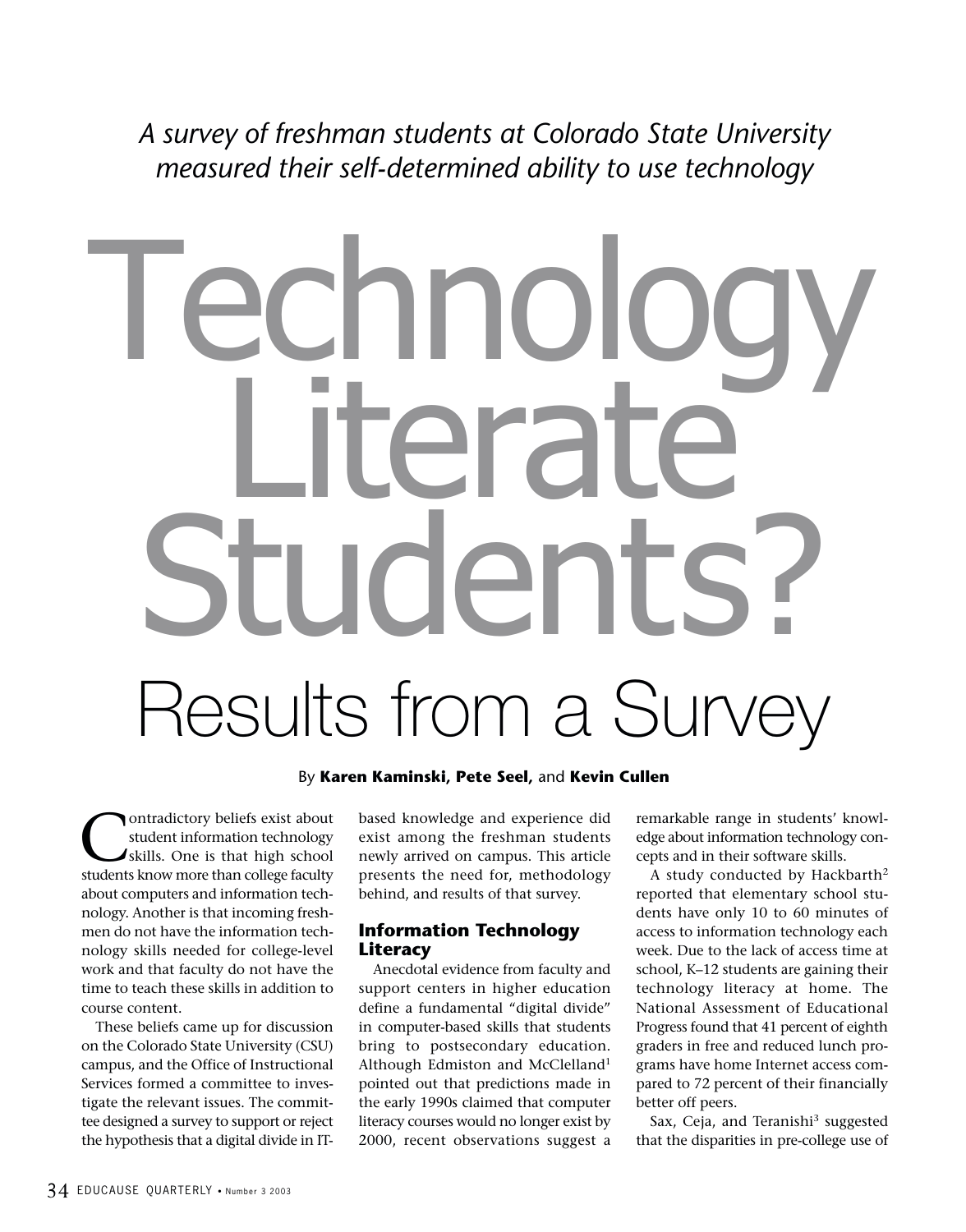information technology, if not attended to, might seriously compromise some students' ability to succeed to the fullest extent in college. Faced with such an inconsistent background environment among incoming students, instructors cannot assume prior knowledge of even the most basic of IT skills. Faculty are under increasing pressure to incorporate technology into their teaching and learning activities and to develop technologyliterate students before graduation. Unfortunately, the inconsistency in student skills makes it difficult to design effective technology-enhanced instruction.

This dilemma is not a new phenomenon on campuses, but the search for possible solutions has taken on an increasing urgency in the past decade. The ability to effectively use computers in the workplace is now essential in almost every profession. The U.S. Department of Education's report to the nation on technology and education $4$  recognized that technology literacy "has become as fundamental to a person's ability to navigate through society as traditional skills like reading, writing, and arithmetic." Information literacy is defined as "computer skills and the ability to use computers and other technology to improve learning, productivity, and performance."5

The increasing use of technology in higher education reflects this ubiquity in the workplace. If a basic knowledge of information technology is so central to the education of all citizens, it forces the question of how educators should address the curricular issues involved.

In 1999 the Computer Science and Telecommunications Board (CSTB) of the National Research Council published the seminal report *Being Fluent with Information Technology*. <sup>6</sup> The book was the culmination of a two-year national study by the CSTB's committee on information technology literacy. The report addressed the centrality of information technology in modern life in the United States and the related implications for higher education. It sought to answer the question of what should everyone know about information technology to use it more effectively now and in the future, making a significant distinction between



information literacy and information fluency. The report argued that, since digital technology is evolving at such a rapid rate, superficial attempts to promote simple literacy by stressing the acquisition of basic skills such as word processing would be too modest a goal. The acquisition of information fluency, on the other hand, implied a broadening of the learner's knowledge base to include fundamental IT concepts and capabilities that would enhance the learning of new digital skills.

This holistic approach is important in higher education, where a narrow focus on digital skills acquisition is often perceived as a simplistic solution dismissed with the epithet "too vocational." The CSTB report stressed that the development of IT concepts and capabilities must be linked with skills acquisition to transform literacy into fluency in a process it labeled FITness. The report succinctly outlined three significant components of FITness:

- Contemporary skills: the ability to use today's computer applications
- Foundational concepts: the basic principles and ideas of computers, networks, and information—the how and why
- Intellectual capabilities: the ability to apply information technology in complex and sustained situations

These components are further broken out into 10 requirements for fluency in each focus area.

While the traditional approach to improving computer literacy focuses on skills, the FIT model is valuable in its balanced approach. More recently, the Association of College and Research Libraries (ACRL) broadly defined information literacy as an intellectual framework for understanding, finding, evaluating, and using information—activities that may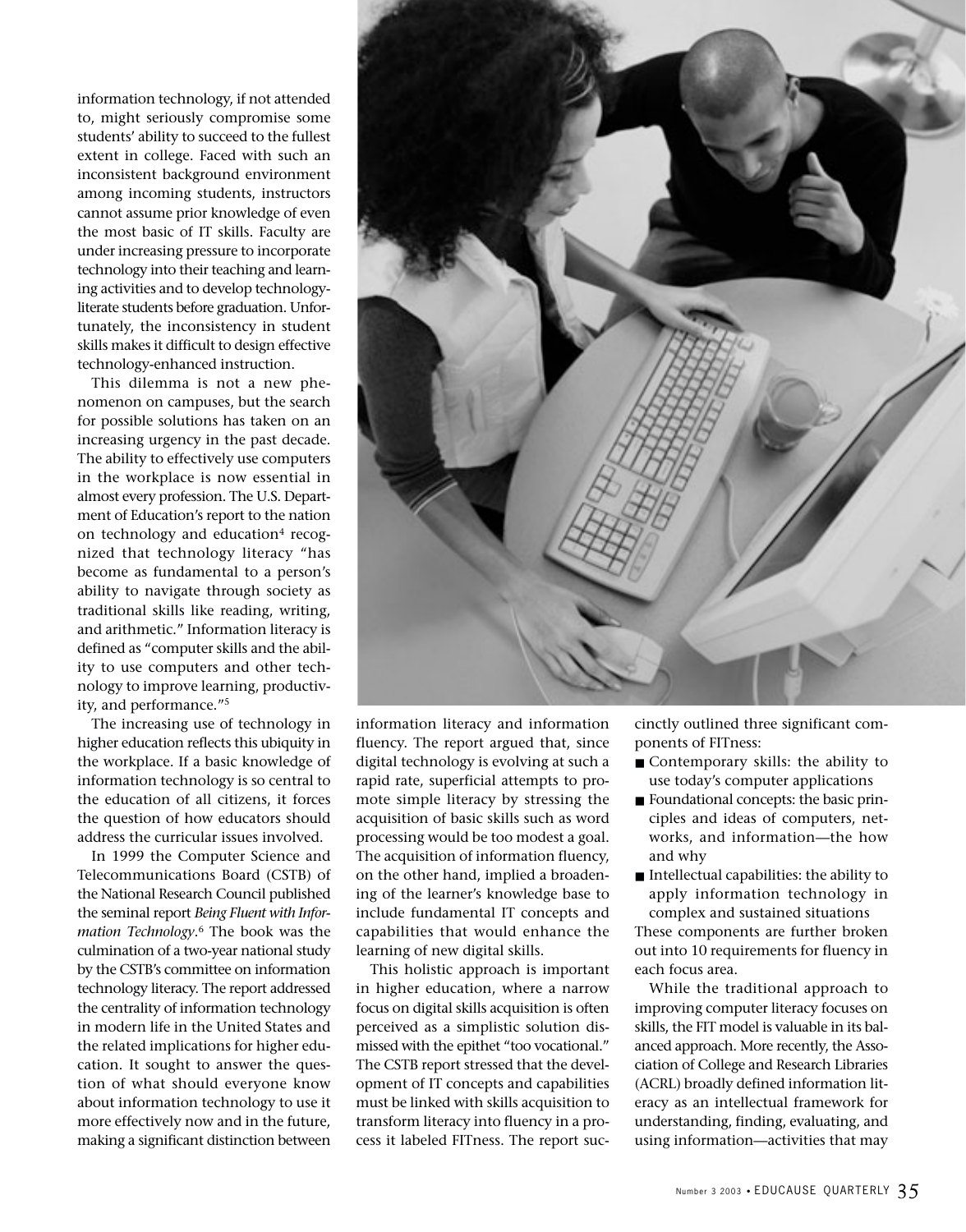be accomplished in part by fluency with information technology, in part by sound investigative methods, and, most importantly, through critical discernment and reasoning.<sup>7</sup> Information literacy initiates, sustains, and extends lifelong learning through abilities, which may use technologies but are ultimately independent of them. The ACRL proposed the adoption of five discrete standards (with related performance indicators and outcomes) that define the ability of students to perform these key information access and processing tasks. These standards are useful for any educator working with information technology and related curriculum issues.

The ACRL report made a clear demarcation between "information literacy" as a "distinct and broader area of competence" than information technology, although there are "significant areas of overlap between the two." The standards emphasize the focus of information literacy on "content, communication, analysis, information searching, and evaluation," whereas information technology fluency focuses on a deep understanding of technology and increasingly skilled use of it.

The emphasis on lifelong learning in the ACRL standards is relevant for any educator teaching adult students in institutions of higher education or at a distance. The report noted that because information literacy augments a student's competency with evaluating, managing, and using information, it is now considered by several regional and discipline-based accreditation associations as a key outcome for college students.

One can argue that the enhanced study of information technology should not be pursued as something to graft to the higher education core curriculum but something that should be an integral element of it. This was a topic of discussion on the CSU campus. Two primary questions evolved:

- Who is responsible for teaching the students the skills they need?
- What skills do we need to teach the students?

A committee formed to investigate the issues was chaired by the assistant director in the Office of Instructional Services. Committee members included representatives from the faculty, the library, academic computing, and college IT support staff.8

# **How CSU Addressed the Questions**

The committee examined the information technology literacy issue from numerous angles. In agreement with Hirt et al.,<sup>9</sup> who completed an assessment of computer skills on the Virginia Tech campus, we determined that we needed to examine which groups on campus were using which types of technology and their skill in using that technology. Although in 1999 researchers could not find studies related to information literacy, we found a handful, $10-14$  which led us to believe that we needed to assess the status specifically at CSU.

We first determined what support systems were already in place. The only centralized student support for information technology is the help desk, staffed by Computer Training and Support Services. This desk provides answers to questions such as how to connect to the Internet, set up dialup accounts, establish an e-identity, and change forgotten passwords, but does not provide any formal training for students.

Primary student support is based on student technology fees, which are set independently by the students in each college. Therefore, these fees vary among colleges along with the levels of support provided for their students. For example, the College of Business requires all incoming freshmen to attend a oneweek boot camp before the start of the fall semester. During this time the students receive instruction in the basic technology skills they will need for initial course work. This includes setting up e-mail accounts and learning how to access the college's networked software and drives.

The College of Agriculture offers onecredit elective courses that cover use of software such as Microsoft Word and Excel. Other colleges do not provide structured technology training.

We determined that, to make effective recommendations for student support in information technology literacy and faculty support for enhancing student information fluency, we needed to collect data on incoming students' literacy levels.

# **Methodology**

We determined that a survey would be the least invasive way to collect information. An electronic survey would be easiest and least expensive on the front end. If we wanted full representation, however, including those students who did not possess strong technology skills, an electronic survey would certainly eliminate a significant part of the target population. Therefore, we decided a paper-based survey would elicit the most significant results.

Surveying students enrolled in our freshman seminar course, required for all freshmen and transfer students, would give us access to all freshmen enrolled in the fall of 2001. A list of potential questions was narrowed to 71 questions with a response format designed to let us use a Scantron form to collect the information. After the survey received support from the vice provost and the council of deans, the vice provost sent a message to all freshman seminar faculty and instructors stating her support for and the importance of the survey.

We field tested the survey with one freshman seminar class. The students who completed the survey were asked for feedback on the clarity of the questions and for additional comments. We made a few grammatical modifications based on this field test. We also ran the data so that we could examine the output from the Scantron system and ensure we could analyze it. Once this phase was completed, we moved to implement the survey and disseminate the results.

Enrollment in each freshman seminar is limited to 19 students. There were 214 seminars with a total enrollment of 3,898 students. For distribution purposes we enlisted assistance from the University Instructional Technology Committee (UITC). Once scanned, the results were imported into SPSS, a common statistical software package, for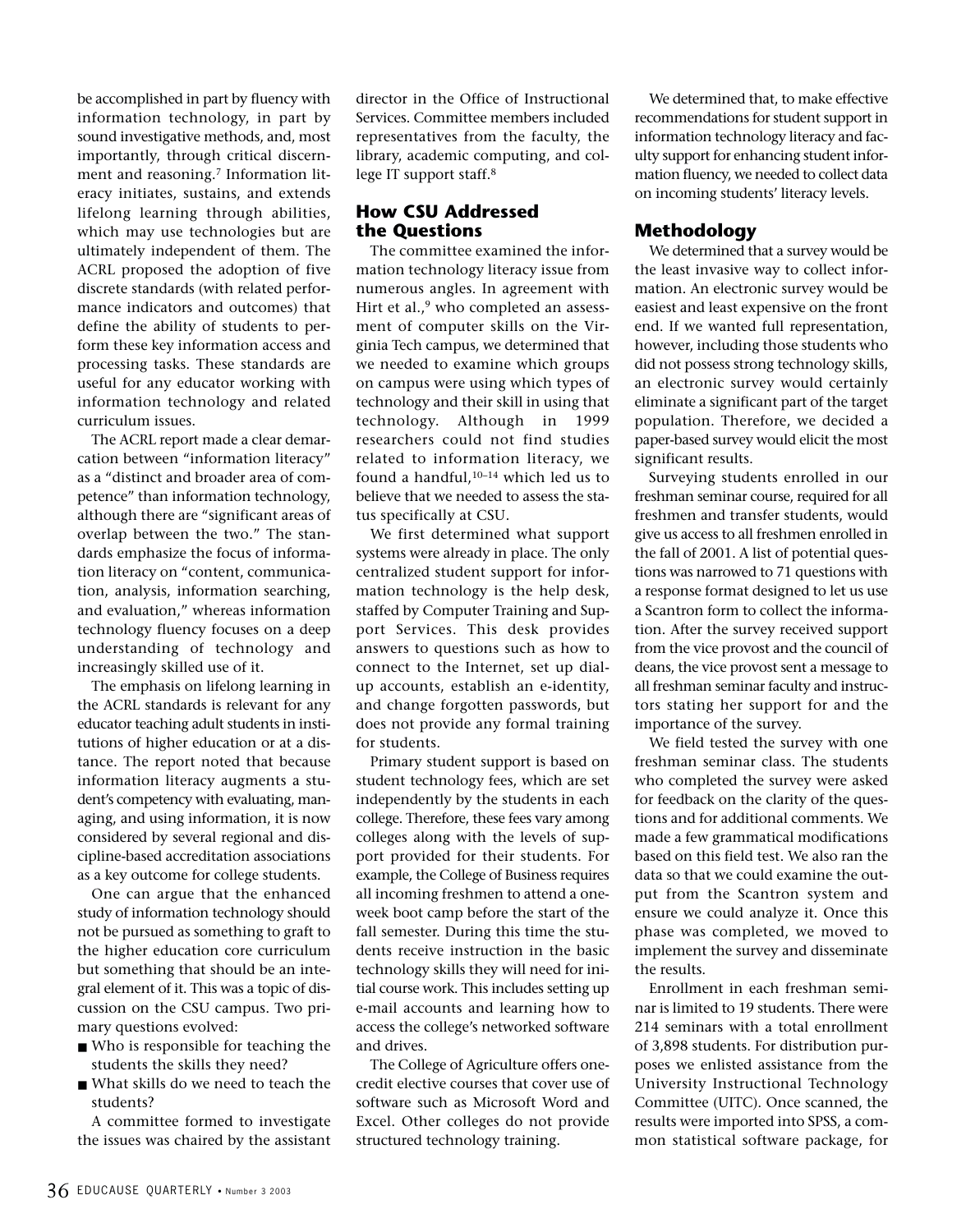analysis. We tabulated all results for overall freshman class response frequency as well as frequency of response by college. We then completed additional analysis based on sets of questions, skills, and demographics.

# **Findings**

Our design worked well. We received 155 out of 214 possible completed sets of surveys for a return rate of 72 percent. Of the 3,898 students, 2,102 correctly completed surveys for a response rate of 54 percent. Although most faculty supported the research project, some refused to allow time in their classes to participate in the survey. The freshman seminars had become a target for numerous surveys and data collection. In addition, this survey was conducted late in the fall semester, when some faculty were pressed for time to finish delivering content and preparing for final exams. Those considerations made survey completion a lower priority. We did find, though, that higher levels of compliance were achieved when a member of the research or UITC committees was present to administer and collect the surveys.

#### *Demographics*

Of the respondees, 1,933 were freshman, 118 sophomores, 28 juniors, and 7 transfer students. The majority were 18 years old (1,313); 660 were 19 years old, and 22 were under 18 years old. There were 793 male respondents and 1,268 female respondents. This represents a greater percent of females than the campus undergraduate population, which is 52 percent female.

Although we decided not to include detailed questions about the students' high school experience, we did feel that information regarding the size of their graduating class (see Table 1) and whether it was a Colorado school would provide us with important demographic data. Of the respondents, 1,587 (75.5 percent) indicated that they graduated from a high school in Colorado. This percentage is similar to campus statistics, which indicate that 76.8 percent of CSU freshman are resident students, and 79.7 percent of CSU's total undergraduate population are resident students.

We included two questions regarding the presence of information technology in high school. Only 500 students indicated they had taken a programming course in high school, while 291 indicated they had taken a Web development class in high school.

#### *Hardware Information*

Some of the more interesting data included information on computer ownership. Only 7 percent, or 150, of the students indicated they did not own either a laptop or a desktop computer. Of these, 1,286, or 61 percent, indicated their computers were less than one year old. Table 2 provides detailed information on computer and additional hardware ownership.

### *E-mail*

Communication over the Internet is one of the most common uses of information technology, so we asked the students specific questions regarding their use of electronic mail. The majority, 98 percent, indicated they did have an email account, and 81 percent indicated they knew how to attach a file when sending e-mail. While 49 percent used an e-mail account provided by their department or the campus, 41 percent used a commercial e-mail account. Only 3 percent indicated that they did not know they could receive a free e-mail account from CSU. Most (80 percent) of the students indicated they check their e-mail on a daily basis.

## *World Wide Web*

The Web has become another common form of communication, along with its use for information and fact finding. When asked about their experience using the Web, the majority of the students, 87 percent, indicated they had been using it for two or more years, with another 9 percent having used it for the past year. When connecting to the Web, 68 percent used the campus network, 12 percent used DSL or a cable modem, and 10 percent used a regular modem and phone line. Interestingly, 8 percent indicated they did not know how they connected to the Web. Table 3 indicates students' reported use of the Web.

#### **Table 1**

# **High School Graduating Class Size**

| N     | <b>Number of Students</b> |
|-------|---------------------------|
| 129   | Less than 50 students     |
| 179   | 51-100 students           |
| 276   | 101-299 students          |
| 458   | $201 - 300$ students      |
| 1,049 | More than 300 students    |

#### **Table 2**

# **Freshman Hardware Ownership**

| Hardware      | N     | Percentage |
|---------------|-------|------------|
| Desktop       | 1,136 | 54%        |
| Laptop        | 569   | 27%        |
| <b>Both</b>   | 230   | 11%        |
| Printer       | 1,722 | 82%        |
| Scanner       | 445   | 21%        |
| <b>CD-ROM</b> | 1,823 | 87%        |
| RD-recordable | 1,083 | 52%        |
| DVD           | 989   | 47%        |
| Network       |       |            |
| Interface     | 1,091 | 52%        |
| PDA           | 250   | 12%        |

#### **Table 3**

# **Use of the World Wide Web**

| <b>Use</b>   | N     | <b>Percentage</b> |
|--------------|-------|-------------------|
| Games        | 1,009 | 48%               |
| Newsgroups   | 776   | 37%               |
| E-mail       | 2,006 | 95%               |
| Videos       | 888   | 42%               |
| <b>Music</b> | 1,847 | 88%               |
| Library/     |       |                   |
| research     | 2,019 | 96%               |
| Info on CSU  | 1,915 | 91%               |

#### *Software*

We asked the students to indicate their proficiency in the use of different software packages. We not only included the frequency of responses but also analyzed the responses based on three types of software used, including Microsoft Office-type software, Web and multimedia development-type software, and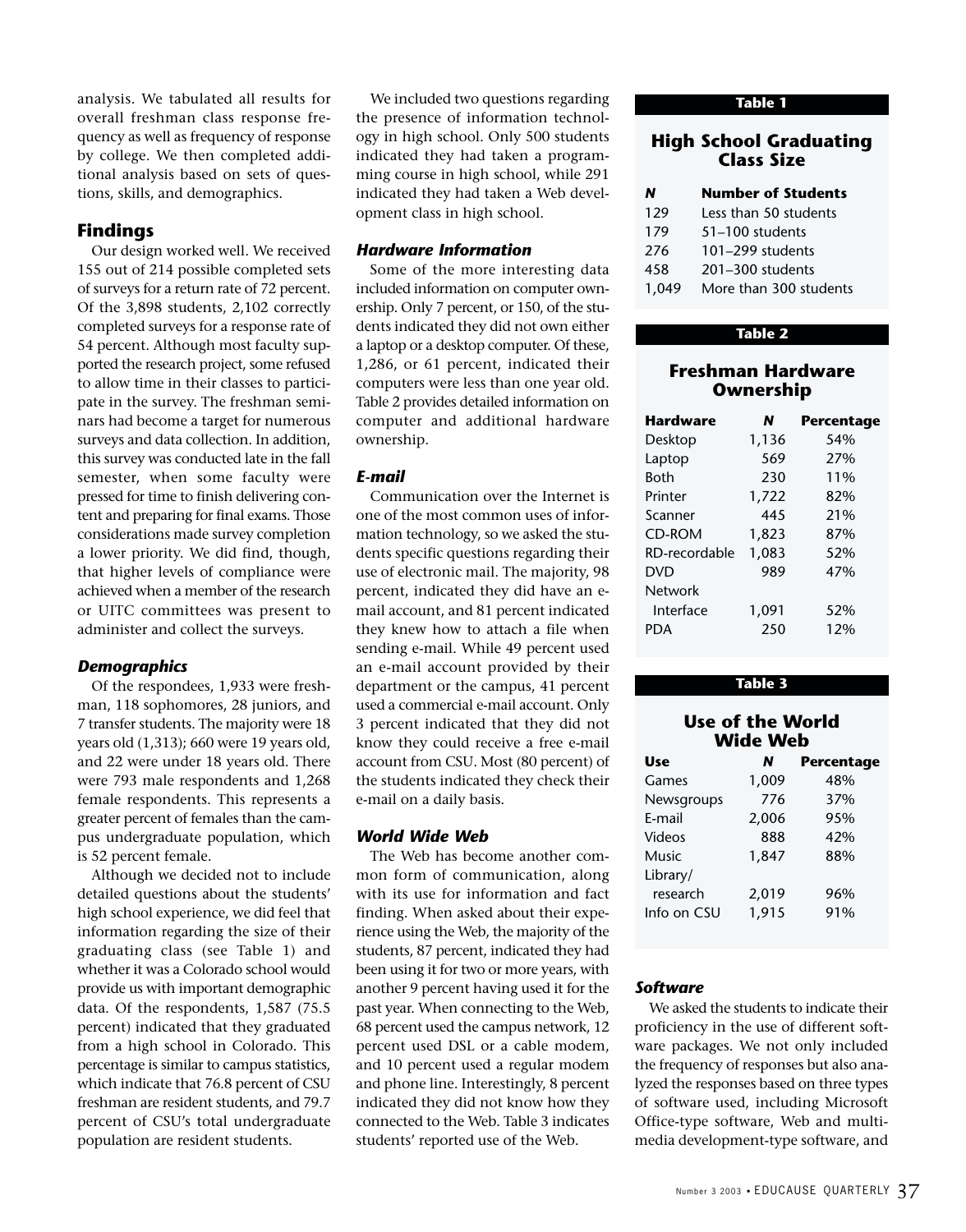programming software. The maximum sum in the Office and Development categories was 15. Males scored an average of 10 and 5, respectively, while females scored an average of 9 and 3, respectively. The maximum score for programming was 9. Males scored an average of 3, while females scored an average of 2. The difference in skills between males and females was not significant. See Table 4 for information broken out by college.

#### *Skills*

Under the skills category we included questions intended to ascertain if the students had basic skills in setting up a computer and using some of the tools needed outside a software package (information fluency). This included the ability to download and install software, to which 82 percent responded yes; the ability to download and install plug-ins, where 46 percent responded yes; and the ability to download and read PDF files, to which 41 percent responded yes.

We also included questions about some basic skills in information gathering. Specifically, 52 percent of the respondents had received training in high school on information gathering. If asked to write a research paper, 58 percent indicated they would first use Yahoo or Google for a search, while 23 percent would use a database or index of abstracts and citations. Only 13 percent indicated they would go to the library first. Surprisingly, when asked what information they could find in a library

catalog, 19 percent indicated books and journals, 2 percent indicated citations to journal articles, and 71 percent indicated both, while 7 percent indicated they didn't know.

#### *Support*

We decided that, to provide effective solutions to helping students achieve information technology fluency, we needed to determine the students' preferred method of learning about technology. We also assumed that the students' responses to this question would inform us how much they already used technology-based solutions when faced with technology use challenges. When asked how they prefer to learn, most of the students indicated that they would rather receive one-to-one training; online training was not highly rated. Table 5 illustrates these results.

### **Discussion**

There is no one right answer for resolving the issues surrounding information technology fluency. Doing so requires a shift in thinking across many areas of higher education. Increased awareness of the state of the divide will guide us on where to concentrate our initial efforts. Perhaps most importantly, when a society is fluent in information technology, its members have a better understanding of such issues as data mining, privacy, free speech, intellectual property, and even "photographic truth."

Events took place at CSU that impacted our survey data. During the semester we

# **Software Skills by College**<br>Office Developmer **College Office Development Programming Score** Score Score Agriculture 2.9 2.9 Applied Human Sciences 9.3 4.2 2.4 Business 10.4 4.8 2.7 Engineering 2.8 2.8 Liberal Arts 9.1 4.3 2.1 Natural Resources 8.3 3.6 2.1 Natural Sciences 5 and 9.6 5 and 4.1 and 4.1 and 2.5 Vet Med and Bio Sciences  $9.8$  4.0 2.2 Undecided 2.3 4.2 2.3

**Table 4**

**Table 5**

# **Preferred Instructional Style**

| <b>Style</b>    | N     | <b>Percentage</b> |  |  |
|-----------------|-------|-------------------|--|--|
| One-to-one      |       |                   |  |  |
| help            | 1,089 | 52%               |  |  |
| Classroom       | 584   | 28%               |  |  |
| CD/Computer-    |       |                   |  |  |
| hased           | 186   | 9%                |  |  |
| Online training | 63    | 3%                |  |  |
| Videotape       | 33    | 2%                |  |  |
|                 |       |                   |  |  |

conducted the survey, the institution implemented an e-identity policy—a common username and password for access to all electronic information. This required all students, faculty, and staff to visit a Web site, establish a username and password, and indicate a preferred email account. Students who did not already have an e-mail account set up a campus account at this time.

The following semester, students were required to have an e-identity to register for classes, which had a strong influence on getting it done. This might explain why such a large percentage of students responding to the survey indicated they did have and use e-mail. It might also have influenced the results indicating that the most frequent use of the Web was for e-mail, library research, and obtaining information about CSU. The fact that music and games followed in frequency of use conforms to findings in prior research. Also not surprising was that the highest level of software use was for the MS Office software and that students had the least experience with programming.

We were surprised by the number of students who reported that they owned a new computer. Frequently, lack of skills is attributed to lack of access.15–17 In agreement with prior studies,<sup>18</sup> we recognized the need to identify additional ways to teach students—designing programs not just to teach the basic skills but also to increase technology integration and teach the importance of information fluency.

While the majority of students have the tools at hand to increase their infor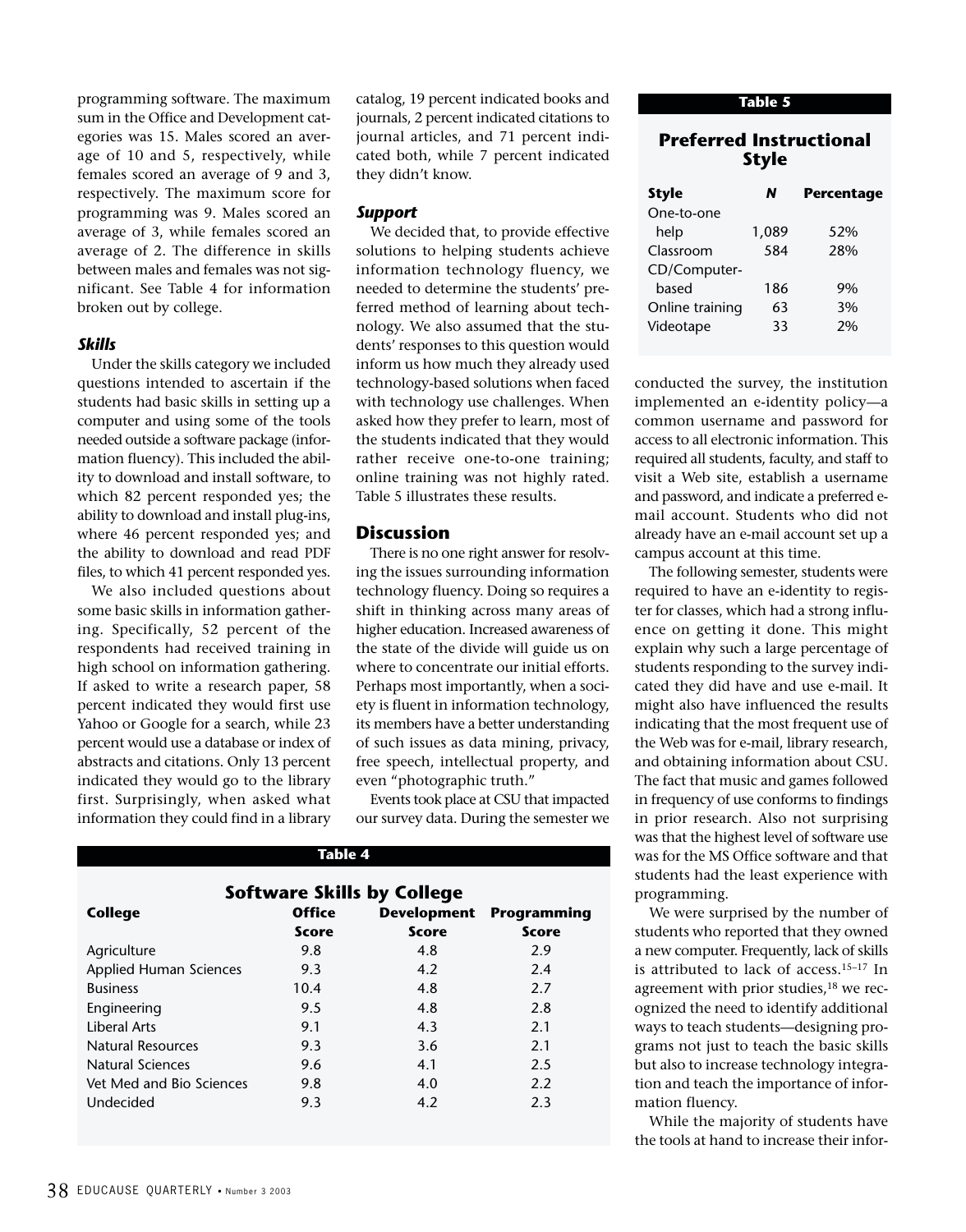mation technology FITness, they still prefer classroom and one-to-one instruction for learning new skills. This preference agrees with experiences at other institutions. An article on freshman computer lifestyles at five institutions<sup>19</sup> indicated that the majority of freshman students do not attend computer training sessions or use help services. We will take this information into account as we discuss what types of skills the students need to learn and how to integrate those goals into the core curriculum.

In addition, the fact that almost everyone has an e-mail account and that the majority of freshman students noted they check it daily indicates we would not need to consider the mechanics of setting up e-mail, but might need to enhance students' knowledge of how to collaborate. Continued monitoring of the issues will provide information on current needs and strategies, and technology advances.

We would argue, from the information gained, that everyone in the university should be teaching students information technology literacy. The ACRL report stressed that teaching information literacy works best when woven into the curriculum's content structure and sequence. While we concur that information technology literacy should be taught across the curriculum, its incorporation into the core curriculum will take time and patience as faculty become more technology savvy themselves.

Faculty should be provided with the tools needed to make this activity a stimulating and challenging part of their courses. When discussing obstacles to technology integration, Walbert<sup>20</sup> indicated that lack of use mainly results from lack of access, time, and experience on what to do. As Gilbert noted in discussing Moore's law, "…the rapidly spreading use of personal computers and related telecommunications networks explain the accelerating pace at which new technology-based options for teaching and learning emerge."21

These new options provide the tools to enhance information technology fluency through the classroom. The ACRL report on information literacy stated that it is best provided in student-cen-

**Educators need to address not only the issue of skills, but also the need for lifelong learning in a technology prolific society.**

tered learning environments where inquiry-based instruction is combined with problem-solving activities and an emphasis on the development of critical thinking abilities.

Implementation of additional student support and training may ease faculty concern about the time involved in supporting nonliterate students and encourage faculty to incorporate additional technology into their teaching and learning activities. Increased awareness of the actual levels of technology literacy could help faculty in the design of these activities. Gilbert<sup>22</sup> asserted that we need "deep learning" among faculty, support professionals, and administrators; the process of changing education is itself an educational process. Faculty need a framework, taxonomy, and introduction to relevant models. They need guided practice and support.

Thanks to the research done by Rickman and Grudzinski<sup>23</sup> on information technology use in the classroom, we have input from more than 2,300 students. They reported that the average time students thought IT should be utilized is 40 percent. This coincides with instructional design beliefs that a mix of delivery modes provides the most effective learning experiences. Achieving this level of technology use requires a change in administrative attitude toward recognition of faculty time invested in information technology.

Each college has looked at its results and begun discussions on how to address specific needs. Unfortunately, recent changes at the provost level have hindered overall campus considerations. The advisory board for the newly created Interdisciplinary Studies Program in Information Science and Technology has taken the information and the idea of "FITness" seriously, however, creating a new Interdisciplinary Studies Program in Information Science and Technology for students seeking greater familiarity with IT content and skills. This 21-credit program is designed to complement any major except computer science and electrical and computer engineering. In addition, the advisory board recommends repeating this survey with freshmen over the next three years, along with a follow-up survey of the 1999 class the spring before graduation.

We might find more institutions implementing a program similar to South Dakota State University.<sup>24</sup> This program, a board of regents requirement, requires students to complete a proficiency examination and an information technology literacy exam approximately midway through their program of study. In addition, the students participate in a department-based information technology literacy assessment based on their particular program. Students must pass the exam for graduation. If they do not pass with a score of at least 70 percent, they must remediate and retake the exam.

With that said, additional research is needed to help faculty and administrators determine the best methods for integrating information technology literacy in the teaching and learning process and increasing students' information technology fluency. Educators need to address not only the issue of skills, but also the need for lifelong learning in a technology prolific society.

When we repeat this study, we will gather additional information regarding the amount of exposure students had to information technology in both their school and home environments. We may also focus more on obtaining information regarding the skills students feel they are lacking versus the skills they report having.  $e$ 

#### **Endnotes**

- 1. E. Edmiston and M. McClelland, "A Conversation About Ensuring Computer Literacy of First-Year Students," *Journal of Computing in Small Colleges*, Vol. 16, No. 2, January 2001, pp. 303–313.
- 2. S. Hackbarth, "Changes in Students' Computer Literacy as a Function of Class-